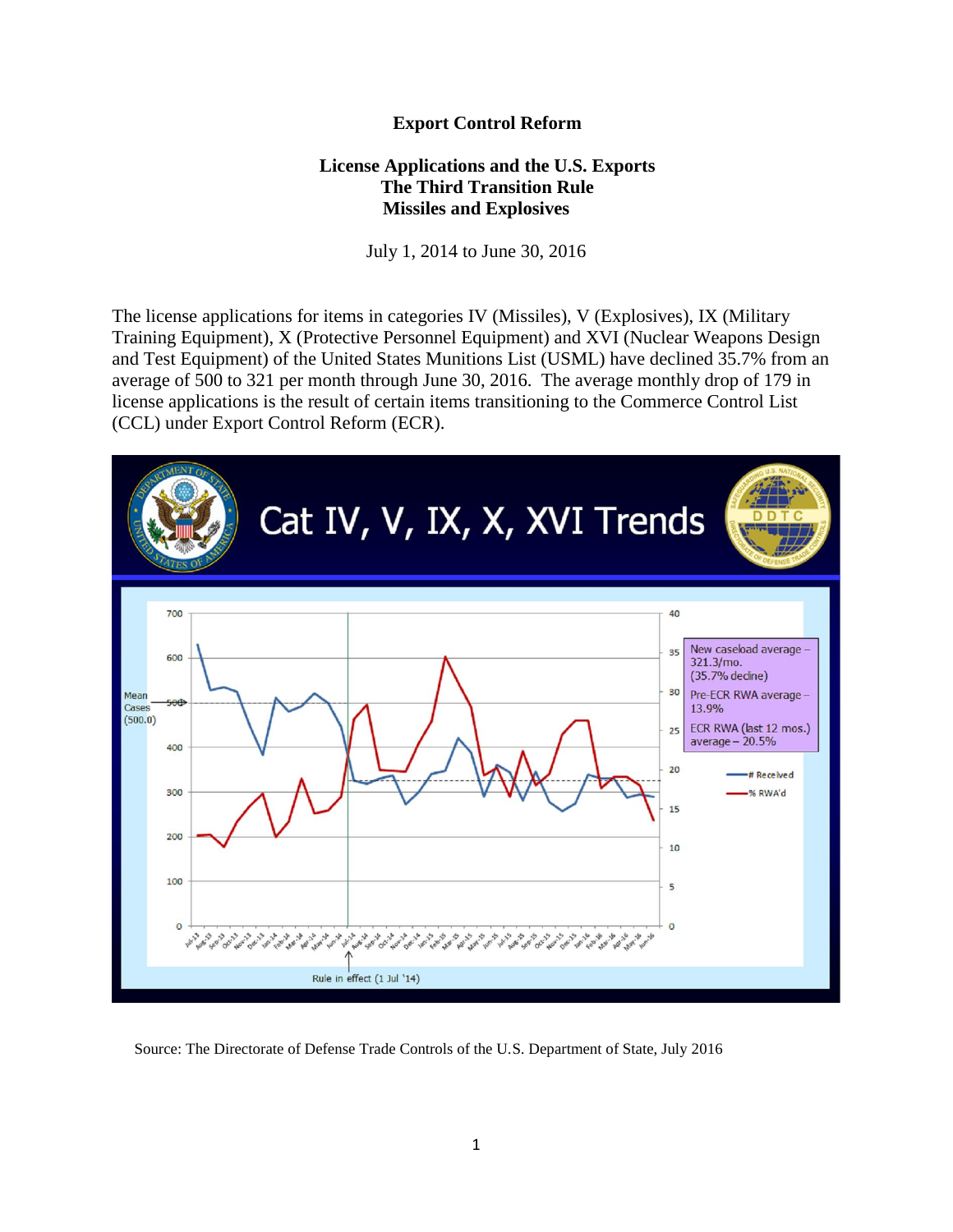Since the Third ECR Transition Rule became effective on July 1, 2014, the average number of BIS license applications for the twenty 600-Series items created by this rule is 121 per month through June 30, 2016. The approval rate is 87.1%.



BIS License Applications for the Third ECR Transition Rule July 1, 2014 to June 30, 2016

Source: Commerce U.S. Exports Exporter Support System, July 2016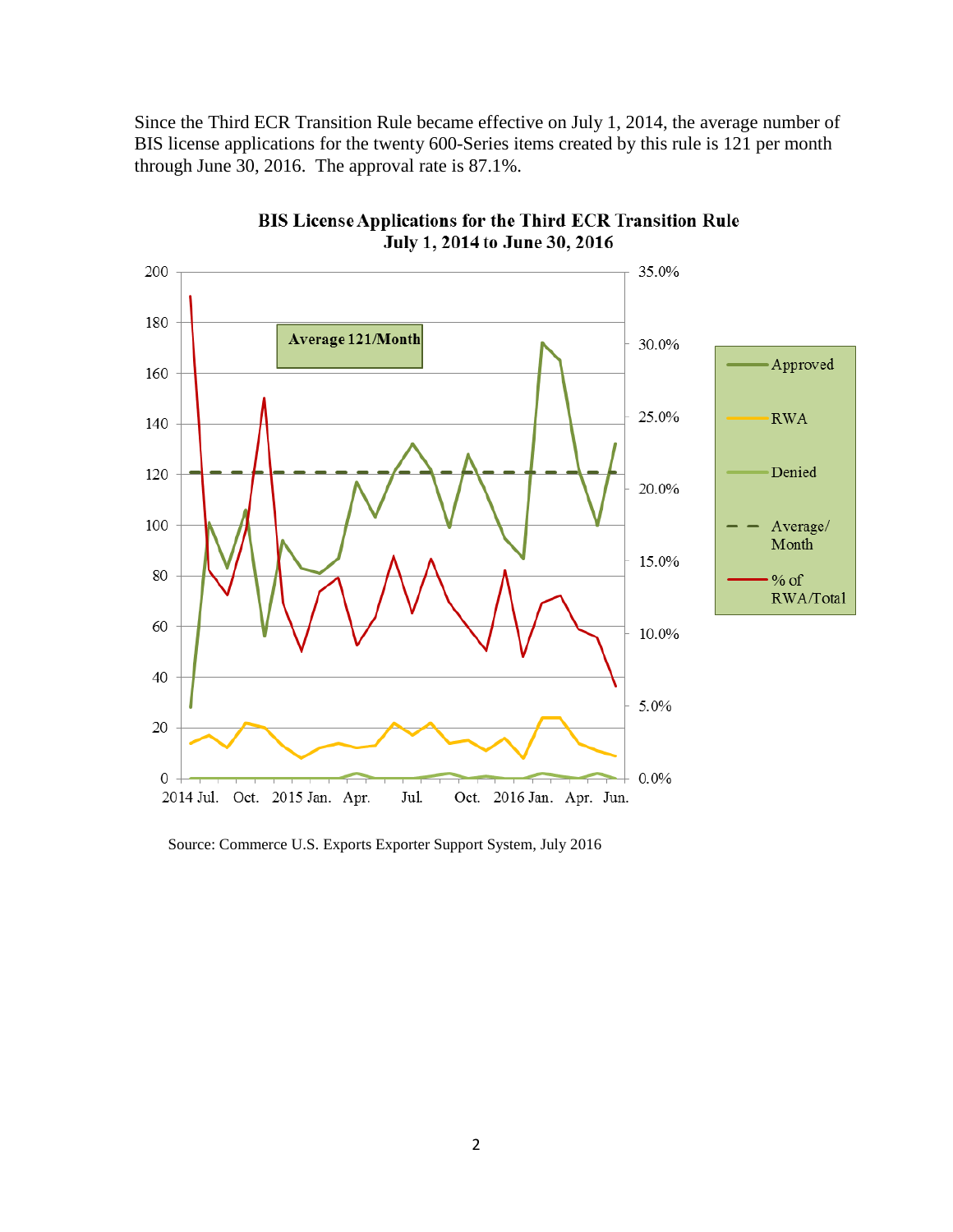From July 1, 2014 to the second quarter of 2016, the U.S. exports of items under the Third ECR transition Rule – Missiles and Explosives items (0y604, 0y614, 1y608 and 1y613) under BIS jurisdiction totaled 7,687 shipments for \$456.3 million.



## The U.S. Cumulative Exports of the Third ECR Transition Rule Items under BIS Jurisdiction July 1, 2014 to June 30, 2016

Source: The U.S. Customs and Boarder Protection, Automated Export System, July 2016



Source: The U.S. Customs and Boarder Protection, Automated Export System, July 2016